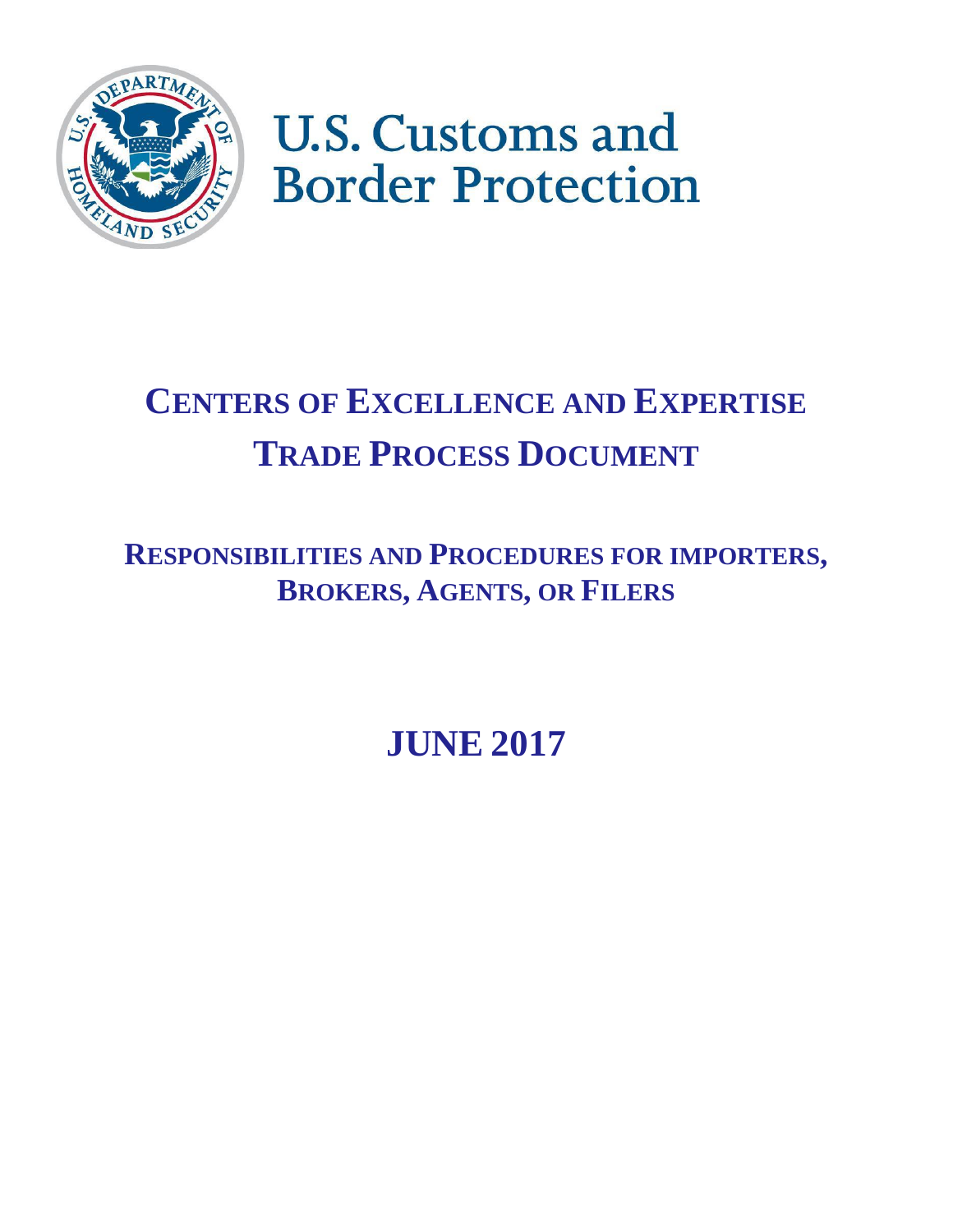#### CENTERS OF EXCELLENCE AND EXPERTISE TRADE PROCESS DOCUMENT

RESPONSIBILITIES AND PROCEDURES FOR IMPORTERS AND THEIR BROKERS, AGENTS, OR FILERS

**TABLE OF CONTENTS**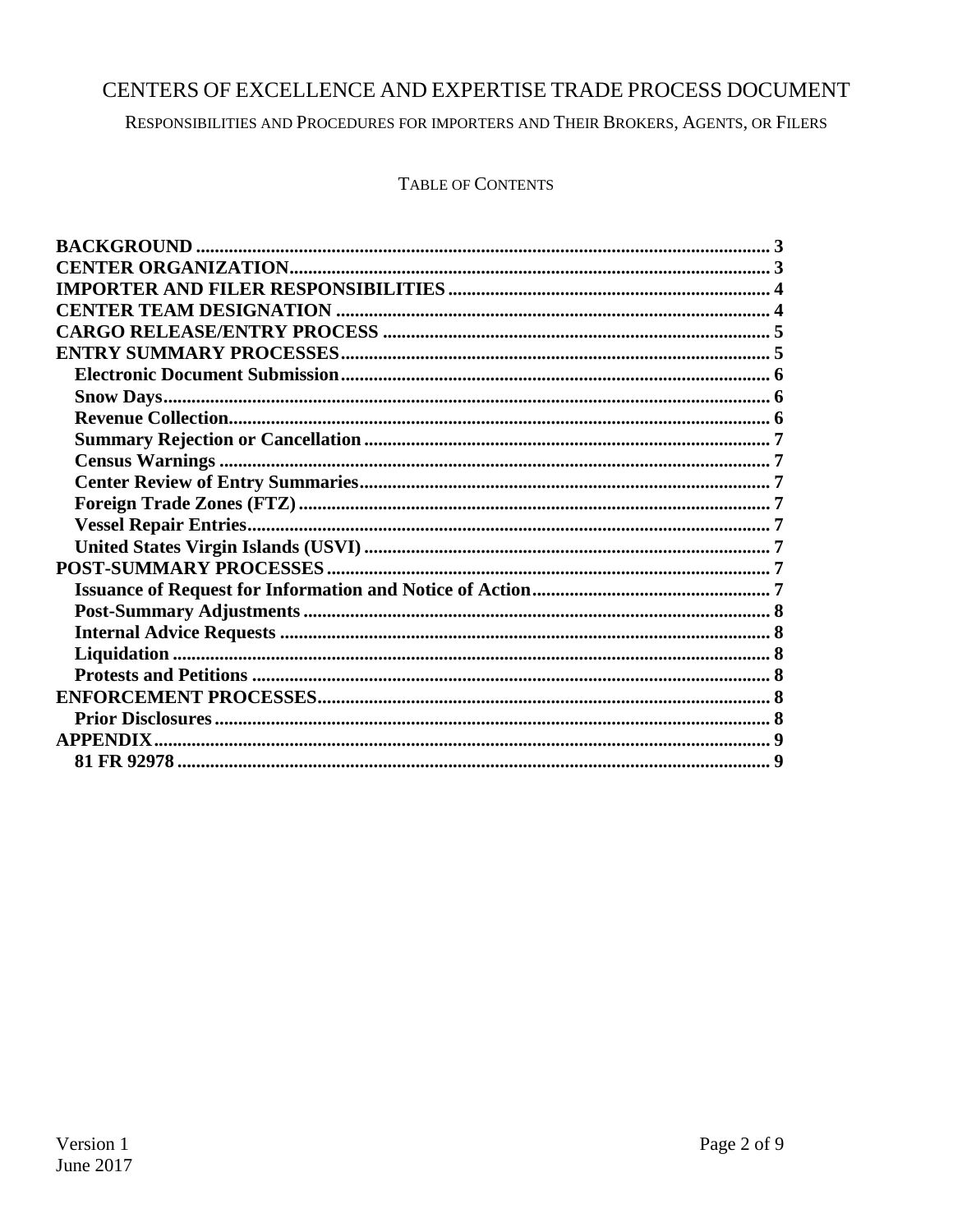## <span id="page-2-0"></span>**BACKGROUND**

The Centers of Excellence and Expertise (Centers) applies U.S. Customs and Border Protection's (CBPs) trade expertise to a single industry using account-based principles and operational skills to authoritatively facilitate trade. The Centers serve as resources to the broader trade community and to CBP's U.S. government partners. Center personnel are strategically located at the Ports of Entry across the nation and answer questions, provide information and develop comprehensive trade facilitation strategies to address uniformity and compliance concerns.

By redirecting work to the centralized, industry-specific Centers, the Ports of Entry are able to more effectively focus their resources on high-risk shipments and importers that may pose a danger to U.S. border security, harm the health and safety of consumers, or violate U.S. trade laws and intellectual property rights, which are critical to our nation's economic competitiveness. Furthemore, Centers reduce transaction costs for the trade community, facilitate legitimate trade through risk segmentation, increase agency expertise and delivers greater transparency and uniformity of action within a given industry.

Local based processing functions, such as collections and broker licenses continue to be processed at the Ports of Entry by the appropriate Center or Port personnel. However, Centers are fully responsible for post-release processes such as all summary, protest, and post entry amendment/post summary correction reviews for entry summaries nationwide. The Centers also processes prior disclosures within their industry. Further information regarding prior disclosures is available under the Enforcement Processes section of this document.

The Centers are permanent organizations that have regulatory authority through amendments to the Code of Federal Regulations (19 CFR). These amendments ended the Center test; therefore, CBP no longer accepts applications for participation. Importers who were accepted continue to be processed at the account level and must conduct business according to the regulations set forth in 19 CFR. A link to the final Federal Register Notice (FRN) may be found in the appendix section of this document.

## <span id="page-2-1"></span>**CENTER ORGANIZATION**

The 10 Centers and their respective industries are:

- Agriculture & Prepared Products, managed by the Miami Field Office, specializes in agriculture, aquaculture, animal products, vegetable products, prepared foods, beverages, alcohol, tobacco or similar industries.
- Apparel, Footwear & Textiles, managed by the San Francisco Field Office, specializes in wearing apparel, footwear, textile mill, textile mill products, or similar industries.
- Automotive & Aerospace, managed by the Detroit Field Office, specializes in automotive, aerospace, or other transportation equipment and related parts industries.
- Base Metals, managed by the Chicago Field Office, specializes in steel, steel mill products, ferrous and nonferrous metal, or similar industries.
- Consumer Products & Mass Merchandising, managed by the Atlanta Field Office, specializes in household goods, consumer products, or similar industries and mass merchandisers of products typically sold for home use.
- Electronics, managed by the Los Angeles Field Office, specializes in information technology, integrated circuits, automated data processing equipment, and consumer electronics.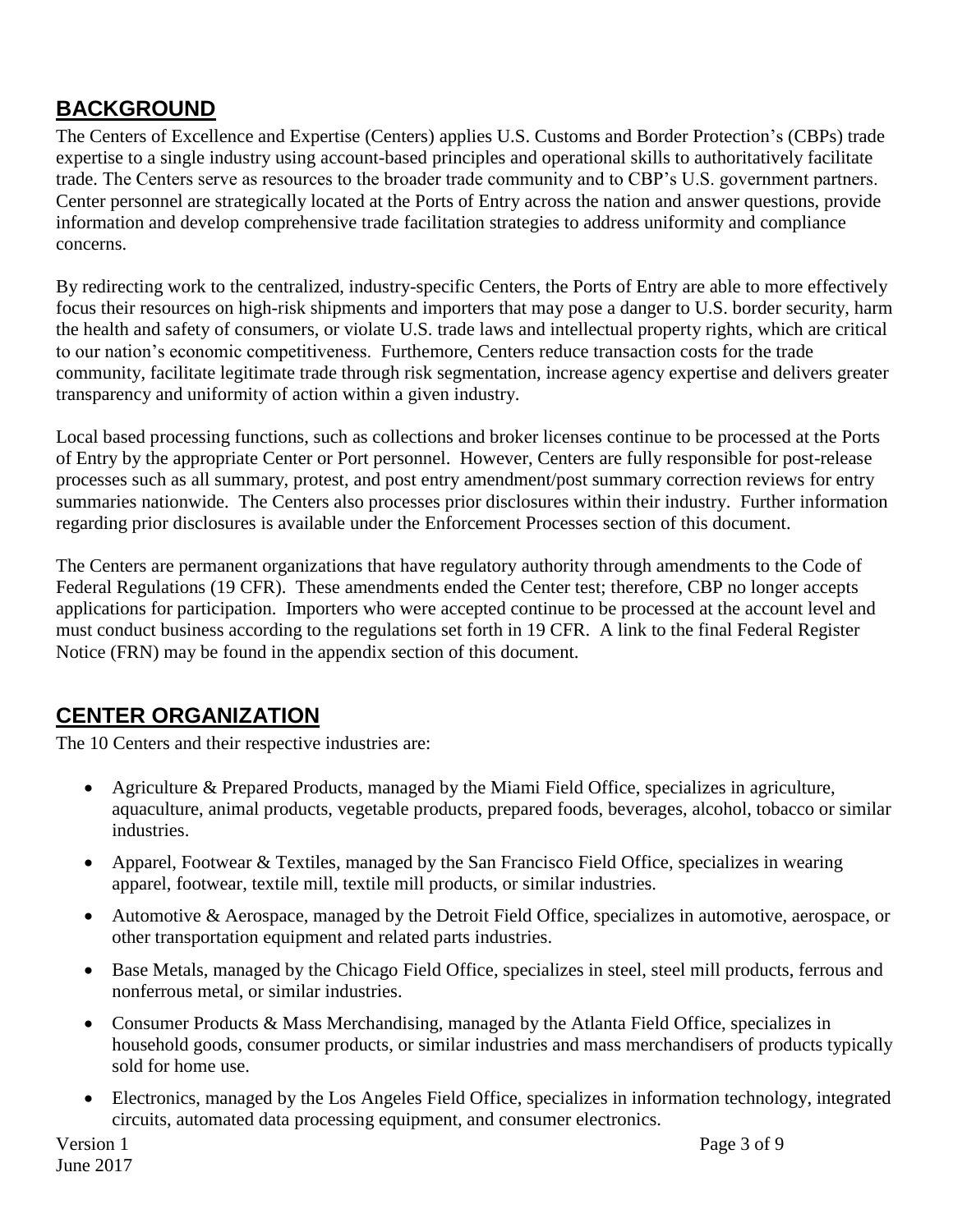- Industrial & Manufacturing Materials, managed by the Buffalo Field Office, specializes in plastics, polymers, rubber, leather, wood, paper, stone, glass, precious stones and precious metals, or similar industries.
- Machinery, managed by the Laredo Field Office, specializes in tools, machine tools, production equipment, instruments, or similar industries.
- Petroleum, Natural Gas & Minerals, managed by the Houston Field Office, specializes in petroleum, natural gas, petroleum related products, minerals, and mining industries.
- Pharmaceuticals, Health & Chemicals, managed by the New York Field Office, specializes in pharmaceuticals, health-related equipment, and products of the chemical and allied industries.

## <span id="page-3-0"></span>**IMPORTER AND FILER RESPONSIBILITIES**

CBP and the trade community continue to work together as CBP modernizes trade processes and provides for national processing. To realize the benefits of an industry-focused and account-based processing concept, importers are strongly encouraged to make full use of the existing automated tools and systems such as the Automated Commercial Environment (ACE) for transmission of entry summaries, the ACE portal for transmitting supporting documentation and the Document Image System (DIS), where applicable, for transmission of supporting documentation. While the trade is encouraged to use the electronic methods identified above, document submissions to the port location remain available. However, the trade must adhere to the requirements set forth in 19 CFR.

Filers and Custom House Brokers are integral to the trade process and CBP's transformation efforts. As part of the trade community they play an important role assisting their clients in meeting import and export requirements set forth in 19 CFR, as well as assisting the trade in the most efficient methods and processes for conducting customs business. For post-entry activities filers interact with the appropriate Center on behalf of their importer accounts. This Center Trade Process Document provides operational processes for account-based processing within the Centers.

In January 2017, 19 CFR was updated providing Center Directors with full authority to make certain trade decisions. While the procedures in this document have not significantly changed with the establishment of the Centers, they have allowed CBP to streamline trade processes. This document serves to provide clarifications of the entry summary processes performed by Center trade personnel and also to provide instructions such as methods of communication with the Center, and post summary processes. The trade is required to adhere to all regulatory and statutory requirements.

## <span id="page-3-1"></span>**CENTER TEAM DESIGNATION**

The Centers have been assigned unique team codes for identification purposes. These team codes serve as the primary indicator for identifying the Center assignment of an importer of record, a particular entry summary or a post-summary activity. Below are the respective teams for each of the Centers as well as the Field Offices where each is managed from:

| <b>Center</b>                      | <b>Team Codes</b>                                  | <b>Email Address</b>          | <b>Managed</b><br>From |
|------------------------------------|----------------------------------------------------|-------------------------------|------------------------|
| Agriculture & Prepared<br>Products | 002, 012, 022, 032, 042, 052, 062, 072,<br>082.092 | $CEE-Agriculture@cbp.dhs.gov$ | Miami                  |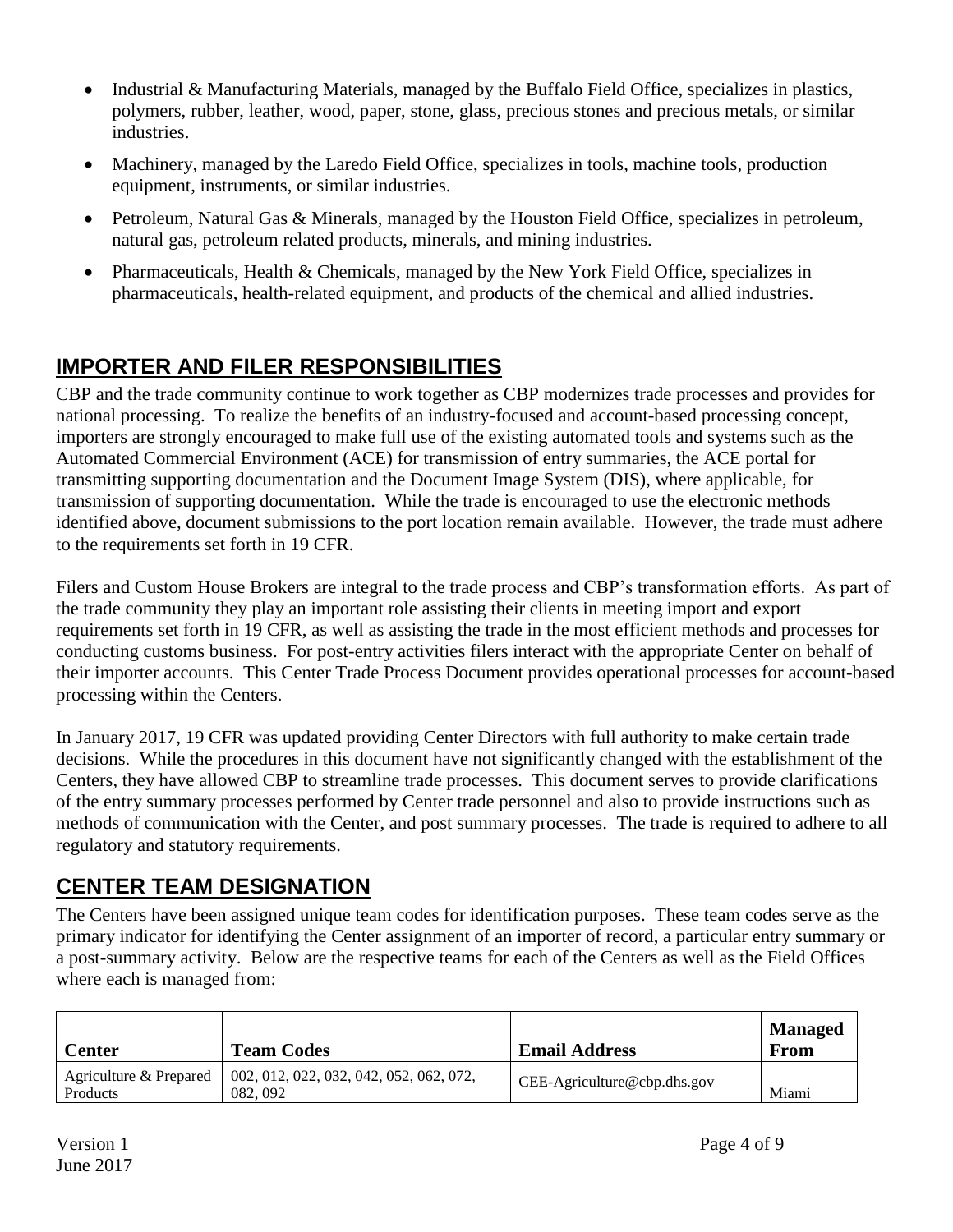| Apparel, Footwear &<br>Textiles            | 004, 014, 024, 034, 044, 054, 064, 074,<br>084, 094 | $CEE$ -Apparel@cbp.dhs.gov                              | San<br>Francisco |
|--------------------------------------------|-----------------------------------------------------|---------------------------------------------------------|------------------|
| Automotive &<br>Aerospace                  | 003, 013, 023, 033, 043, 053, 063, 073,<br>083.093  | CEE-Automotive@cbp.dhs.gov<br>CEE-Aerospace@cbp.dhs.gov | Detroit          |
| <b>Base Metals</b>                         | 005, 015, 025, 035, 045, 055, 065, 075,<br>085, 095 | $CEE-Basemetals@cbp.dhs.gov$                            | Chicago          |
| Consumer Products &<br>Mass Merchandising  | 008, 018, 028, 038, 048, 058, 068, 078,<br>088.098  | $CEE$ -Consumer@cbp.dhs.gov                             | Atlanta          |
| Electronics                                | 007, 017, 027, 037, 047, 057, 067, 077,<br>087, 097 | CEE-Electronics@cbp.dhs.gov                             | Los Angeles      |
| Industrial &<br>Manufacturing<br>Materials | 009, 019, 029, 039, 049, 059, 069, 079,<br>089, 099 | CEE-<br>Industrialmaterials@cbp.dhs.gov                 | <b>Buffalo</b>   |
| Machinery                                  | 010, 020, 030, 040, 050, 060, 070, 080,<br>090, 180 | CEE-Machinery@cbp.dhs.gov                               | Laredo           |
| Petroleum, Natural Gas<br>& Minerals       | 006, 016, 026, 036, 046, 056, 066, 076,<br>086, 096 | CEE-Petroleum@cbp.dhs.gov                               | Houston          |
| Pharmaceutical, Health<br>& Chemicals      | 001, 011, 021, 031, 041, 051, 061, 071,<br>081, 091 | $CEE$ -Pharmaceuticals@cbp.dhs.gov                      | New York         |

Supervisors and managers within each Center are posted on cbp.gov by their respective team number. This directory is available for instances when issues need to be elevated to a supervisor for assistance. The directory can be found at: [Center Directory.](https://www.cbp.gov/trade/centers-excellence-and-expertise-information/cee-directory) Another option is to email inquiries directly to the Center email address identified above.

## <span id="page-4-0"></span>**CARGO RELEASE/ENTRY PROCESS**

The release and cargo entry procedures remain the same and are processed by the applicable Port of Entry. The trade does not need to change existing shipping patterns and may continue to import through the Ports of Entry as they have in the past, regardless of the Center. The trade should submit any necessary documentation for release purposes to the port and adhere to current regulations. Cargo release issues related to cargo holds and examination authority, including agriculture-related inspections and processing, fall under the authority of the Port Director.

Entry release deletion requests (known as entry release cancellations in ACE) should be sent to the port for processing. Entry summary cancellation requests are separately discussed in the Entry Summary Processes section of this document.

## <span id="page-4-1"></span>**ENTRY SUMMARY PROCESSES**

Reconciliation, Drawback, Duty Deferral, Trade Fair and Permanent Exhibition Bond entry summaries should continue to be transmitted to the Automated Commercial System (ACS), until such time as they have been deployed to ACE. The Centers will process applicable entry summaries within their industry regardless of the Port of Entry. All other entry summary types should be electronically transmitted and processed in the Automated Commercial Environment (ACE).

The ACS team number assigned on the entry summary is displayed on the daily statement report which provides visibility regarding the submission of documents. Document submissions may be in an electronic or paper format, regardless of team assignment. ACE filed entry summaries continue to indicate "ACE" on the daily statement report in the team field until ACE Statements is deployed, which would provide for the Center team code on the statement.

June 2017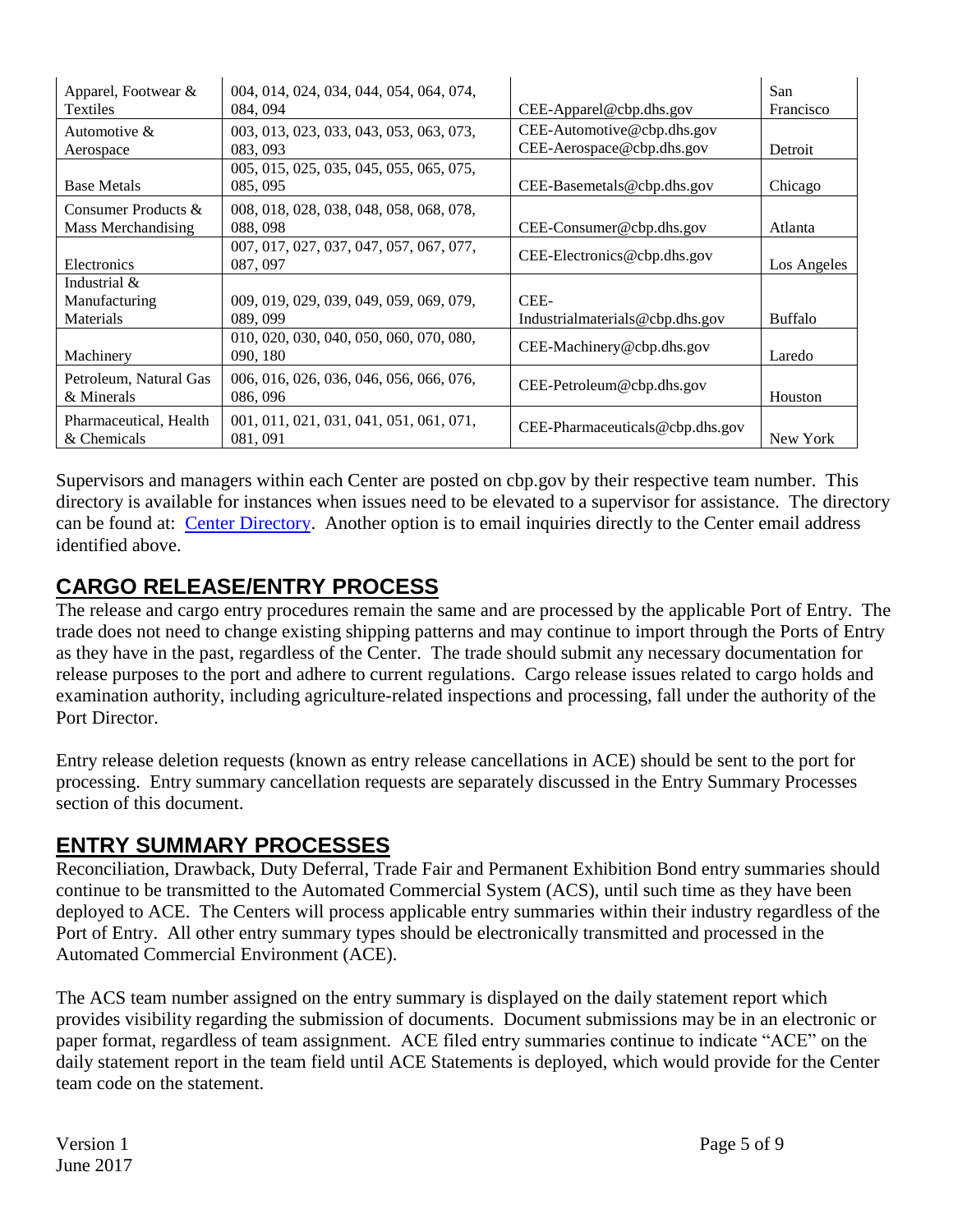Upon receipt of a "docs required" message, an electronic transmission of the necessary documentation should be sent to the ACE portal, the DIS, or submission in paper to CBP at the Port of Entry. For the electronic transmission of documents, the date and time of the document submission out-going message from the filer to CBP, whether by portal or the DIS, serves as the functional equivalent of the physical date and time stamp at the port office. The required documents and the regulatory or statutory timeframes for submission have not changed.

#### <span id="page-5-0"></span>**Electronic Document Submission**

There are two methods of electronic document submission to the Centers: the trade may submit documentation to the ACE portal or the DIS. The ACE portal remains the means to electronically submit and receive Requests for Information (CBP Form 28), Notices of Action (CBP Form 29), etc. Information concerning which documents may be submitted as well as how documents are transmitted to the DIS may be found at: [DIS info.](https://www.cbp.gov/document/forms/dis-implementation-guide) The trade should make every effort to transmit the required documentation electronically to the Center.

#### <span id="page-5-1"></span>**Snow Days**

Circumstances ranging from system transmission issues to natural disasters, which close a particular port are known as "snow days." Since revenue processing is conducted at the Ports of Entry, snow days do not impact the Centers for collection purposes. Center personnel monitor snow days to ensure that liquidated damages are not issued for late files. Filers may communicate with the Center if a snow day arises.

The trade should continue to file Electronic Invoice Program/Remote Location Filing (EIP/RLF) entry summaries as usual, which will be processed by the appropriate Center.

#### <span id="page-5-2"></span>**Revenue Collection**

The trade should submit payments to the respective Port of Entry for all entry/entry summaries, Non-Automated Broker Interface (ABI) entry summaries, ABI non-statement (ABI/N) and ABI Statement (ABI/S). Those that use Periodic Monthly Statement processes may continue to do so. Any request for a "docs required" should be transmitted electronically to the Center or in paper at the Port of Entry. Documents transmitted electronically require a cashier/record copy of the entry summary (or equivalent) along with the check and/or statement to be submitted to the Port of Entry for collection. Paper Automated Clearing House (ACH) importer statement copies do not need to be submitted to the Port.

All entry summaries identified with ABI non-statement (ABI/N) in block 2 of the CBP Form 7501 will be placed into CBP status. Entry summaries that have zero money due should be submitted in paper at the Port of Entry where they will be accepted into CBP status. For entry summaries where money is due, the payment along with the cashier copy of the entry summary (or equivalent) should be submitted at the Port of Entry for collection processing. The entry summary should be transmitted electronically to the ACE portal or the DIS, or in paper at the port for review and processing.

Statements that are paid using ACH (ABI/A), the statement must be submitted to the Port of Entry if there is a documents required message received. Any entry summary that receives a documents required message must be sent electronically to the ACE portal or the DIS, or in paper at the Port of Entry. However, if all summaries are paperless and there is no money due, then the statement does not need to be submitted.

Revenue collection continues to be handled at the port location by Center or Port personnel. Resolution of discrepancies in the amount of monies presented and/or cashier documents as well as assessment and collection of liquidated damages continue to be handled by the Entry Units.

June 2017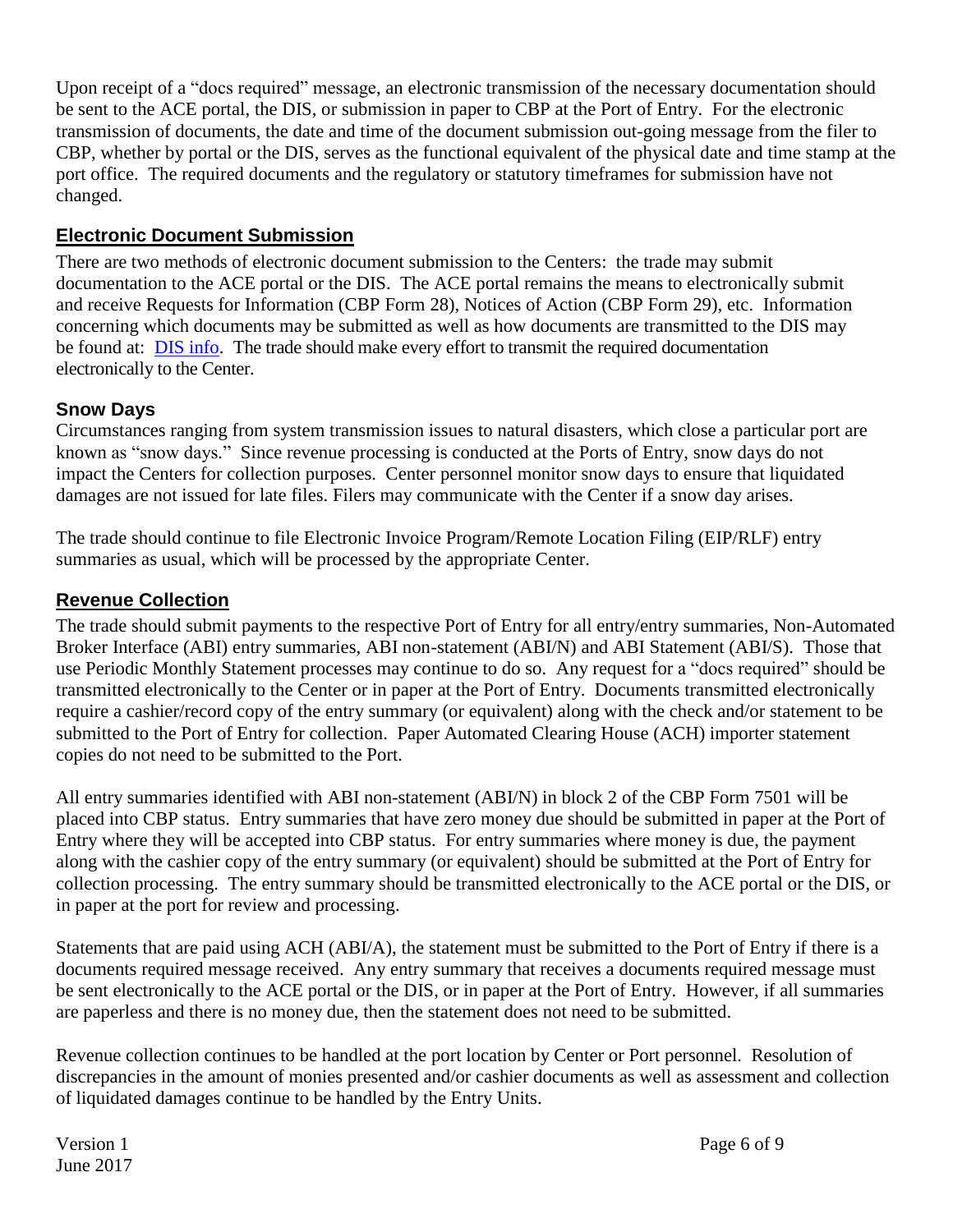#### <span id="page-6-0"></span>**Summary Rejection or Cancellation**

If an entry summary is rejected, the rejection notice will be issued by the Center as they are performing the review and processing of the entry summary. However, rejections for collections reasons, i.e., resolution of discrepancies in the amount of monies presented and/or cashier documents mentioned above, will continue to be issued by the Entry Units. The trade should continue to submit requests for entry summary cancellations electronically to the DIS or submit the requests in paper at the port.

#### <span id="page-6-1"></span>**Census Warnings**

If a Census reject occurs for an ACS entry summary for Drawback, Duty Deferral or Reconciliation entry summaries, the entry summary package including the invoices and the census resolution form must be electronically transmitted to the DIS or the ACE portal in order to resolve the Census issue. The timeframes concerning the submission of these documents remain the same.

#### <span id="page-6-2"></span>**Center Review of Entry Summaries**

Reconciliation, Permanent Exhibition under Bond (PEB) and Trade Fair entry summaries are not automated in ACE, and should continue to be submitted in paper at the port.

All other entry summary types have been deployed in ACE and will be processed by the Centers. Responses to document requests should be transmitted electronically to the ACE portal or the DIS, or submitted in paper at the port. Responses to CBP Form 28 and CBP Form 29 should be provided either in paper at the Port of Entry or to the ACE portal.

#### <span id="page-6-3"></span>**Foreign Trade Zones (FTZ)**

Ports continue to retain existing responsibilities involving the supervision of Foreign Trade Zones (FTZ), as required by 19 CFR Part 146 and 15 CFR Part 4. FTZ Compliance Reviews continue to be conducted by port personnel, as per established procedures. Enforcement actions involving the trade utilizing an FTZ will be administered by the ports with coordination with the Center, such as the issuance of liquidated damages or penalty actions.

#### <span id="page-6-4"></span>**Vessel Repair Entries**

Vessel Repair entries remain the responsibility of the Vessel Repair Unit.

#### <span id="page-6-5"></span>**United States Virgin Islands (USVI)**

Entry summaries filed at U.S. Virgin Islands (USVI) Ports of Entry should continue to be filed accordingly. Entry summaries filed at USVI ports have not been transitioned to the Centers and will continue to be processed by the Port of Entry as usual.

## <span id="page-6-6"></span>**POST-SUMMARY PROCESSES**

#### <span id="page-6-7"></span>**Issuance of Request for Information and Notice of Action**

<span id="page-6-8"></span>The trade community will receive Requests for Information (CBP Form 28) and Notices of Action (CBP Form 29) from their respective Center. The trade is responsible for timely responding to a request for information directly to the Center either in paper at the Port of Entry or to the ACE portal. Until a fully automated method is developed, the Centers will send courtesy copies by mail or as an attachment to an email to the broker contact listed in the importer's portal account.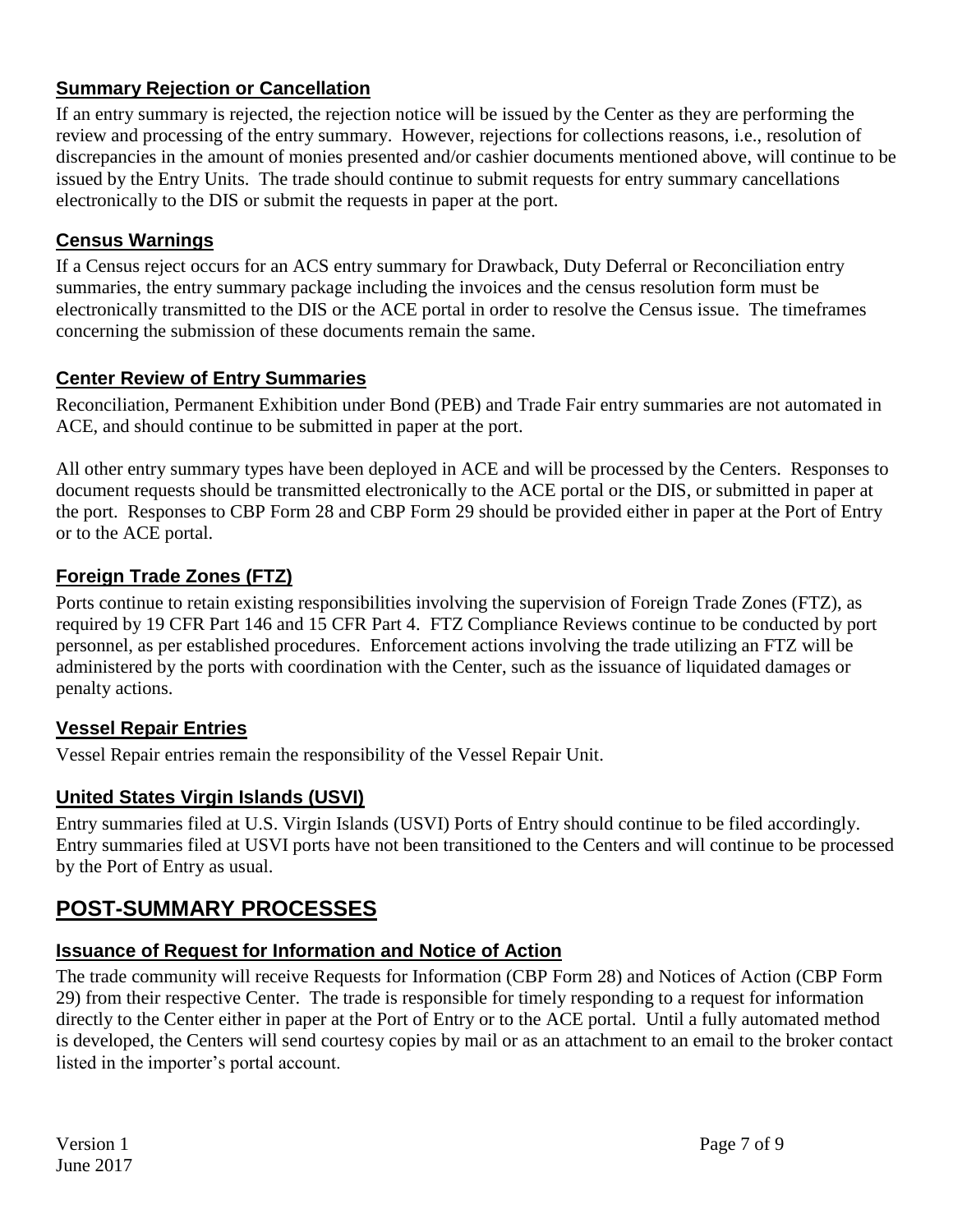#### *Post-Summary Adjustments*

#### *Post-Summary Corrections*

The trade should transmit Post-Summary Corrections (PSCs) as they normally do through ABI, and the Center will process accordingly. Once a PSC is transmitted to ACE and documents are required, the documents should be electronically transmitted to the ACE portal or the DIS. If the trade submits payment for a PSC, the payment along with the first page of the corrected copy CBP Form 7501 or the CBP Form 7501A, must be presented to the Port of Entry for collection of the money.

#### *Post-Entry Amendments*

The trade may submit Post-Entry Amendment (PEA) paperwork in paper at the Port of Entry or to the Center to the DIS for ACS entry summaries. The Center reviews and processes PEAs per current procedures. Payment resulting from a PEA should be presented to the Port of Entry, along with the first page of the corrected copy of the CBP Form 7501 or the CBP Form 7501A for collection of the money; otherwise, a bill will be issued.

#### <span id="page-7-0"></span>**Internal Advice Requests**

The trade should submit a request for internal advice to the appropriate Center. The Center will then coordinate with the Office of Trade, Regulations and Rulings. Once the internal advice request is answered, the Center will share the decision with the requestor.

#### <span id="page-7-1"></span>**Liquidation**

The bulletin notice of liquidation (CBP Form 4333) is uploaded to CBP's website at: [CBP Bulletin Notice.](https://bulletin-notice.cbp.dhs.gov/LBNotice)

#### <span id="page-7-2"></span>**Protests and Petitions**

The trade should file protests electronically to the ACE Protest Module. The Center will process the protests in accordance with current procedures. Protests handled by CBP's Office of Trade, Regulations & Rulings, such as requests for further reviews and requests to void the denial of the protest, remain with Regulations and Rulings.

If the trade chooses not to file a protest electronically to the ACE protest module, the paper protest should be submitted to the Port of Entry along with all supporting documentation. The protest information will be entered into the ACE protest module and a copy of the numbered protest will be returned to the trade once the protest number is assigned. The Center will process the protest, i.e., review, decisions, etc. Additional information concerning ACE protests is available at: [ACE Protests](https://www.cbp.gov/trade/automated/news/protest)

#### <span id="page-7-3"></span>**ENFORCEMENT PROCESSES**

Enforcement actions such as notices of detention and seizure continue to be issued by CBP's Fines, Penalties and Forfeitures Office (FP&F) in close collaboration with the Center. The local FP&F Office, where the liquidated damage claim or penalty was issued will handle case adjudication with the assistance from the Center personnel, who may provide insight into an industry, and importer's history, etc. The trade should respond to enforcement FP&F actions to the Port of Entry from which they originated.

#### <span id="page-7-4"></span>**Prior Disclosures**

The trade may submit their prior disclosure to either a Port or a Center. It is recommended that filers only send the prior disclosure to one location. CBP has internal procedures to route the prior disclosure to the proper Center team for collaboration, review and action with FP&F. Requirements concerning the filing of a prior disclosure, as well as the timeframes for filing remain the same.

June 2017